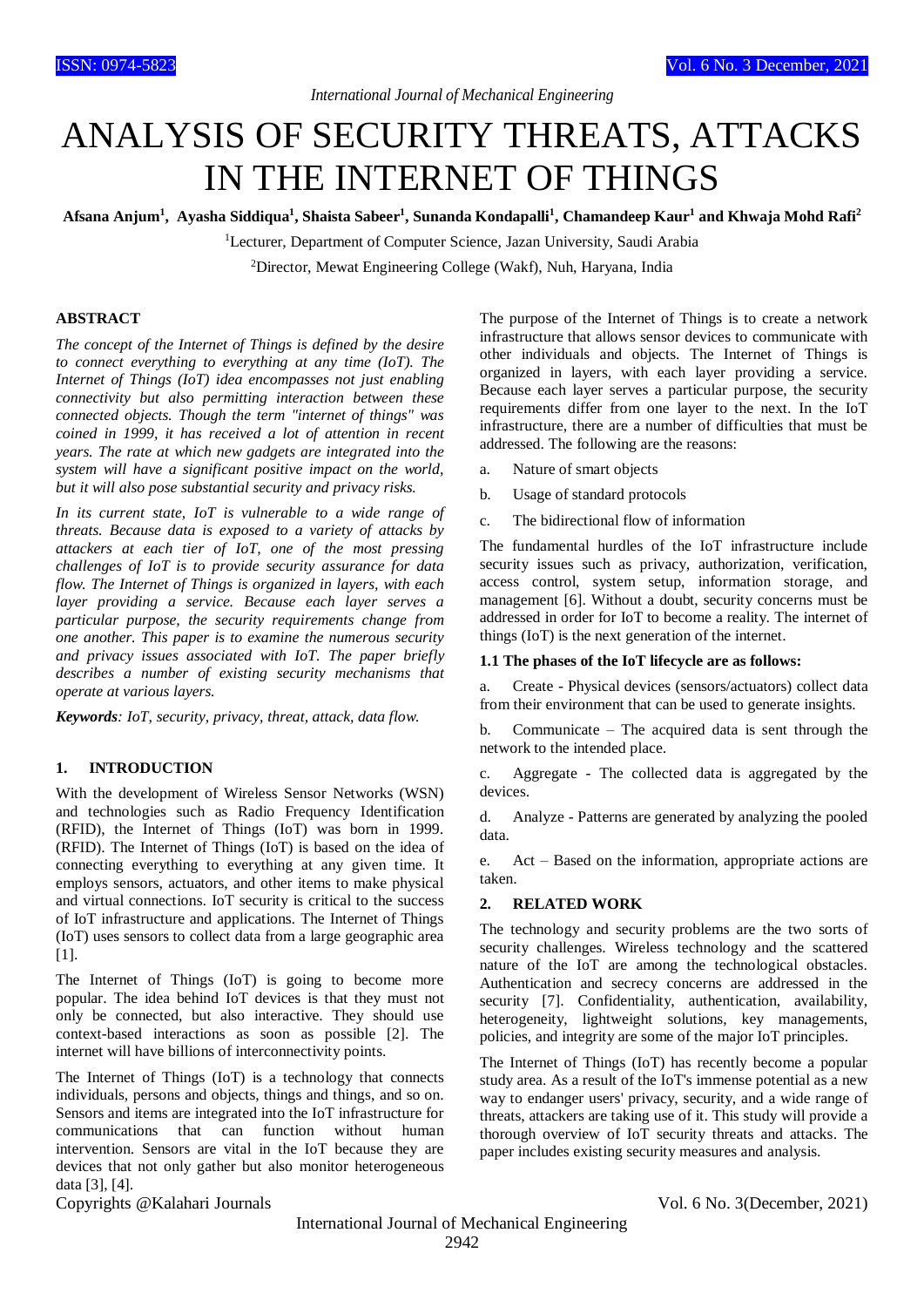# **2.1 SCOPE**

This paper examines the many security protocols that can provide privacy and security in IoT-based applications, with the goal of standardizing the security architecture for IoT. The most crucial feature of IoT applications is security, as it deals with intrusive devices whose security is critical for the user's safety and security. The most significant impediment to widespread adoption of IoT devices in everyday life is security. This paper will look at all of the current security strategies and protocols that can be used to protect IoT-based systems.

# **3. SECURITY REQUIREMENTS**

Because the IoT infrastructure contains a lot of personal information like names, dates of birth, and locations, we need to take extra precautions to protect data and address privacy concerns. The use of a layered structure is used to overcome security difficulties. Confidentiality, authenticity, integrity, and availability are the four core security properties that must be implemented. Scale, IP Protocol-Based IoT, Heterogeneous IoT, and Lightweight Security are all security needs that are developed from the basic security criteria.

# **3.1 ANALYSIS OF SECURITY THREATS, ATTACKS IN THE IOT**

The threats can extensively be labelled into 3 classes. The classes are seizing, disrupt and managing. The seize hazard approach shooting records or a device without authorization. The seize threats are such threats which are designed to advantage get admission to records this is both logical and bodily on a device. The disrupt hazard approach denies getting admission to or destroying a device. The manage hazard approach manipulates time collection data, identity, or the data.

# **a. Botnets**

Cybercriminals can make use of botnets to assault IoT gadgets which are linked to numerous different gadgets including laptops, desktops, and smartphones.

Mirai botnet has displayed how risky IoT protection threats can be. The Mirai botnet has inflamed an predicted 2.five million gadgets, along with routers, printers, and clever cameras. Attackers used the botnet to release dispensed denial of carrier assaults on numerous IoT gadgets. After witnessing the effect of Mirai, numerous cybercriminals have advanced a couple of superior IoT botnets. These botnets can release state-of-the-art cyber assaults towards inclined IoT gadgets.

# **b. Denial of service**

A denial-of-carrier (DoS) assault intentionally attempts to purpose an ability overload with inside the goal machine via way of means of sending more than one requests. IoT protection threats together with denial-of-carrier assaults can destroy the recognition of companies and have an effect on their revenue.

# **c. Man-in-the-Middle**

In a Man-in-the-Middle (MiTM) assault, a hacker breaches the verbal exchange channel among person structures in a try and intercepts messages amongst them. Man-in-the-center assaults may be used to assault numerous IoT gadgets as they percentage facts in real-time. With MiTM, attackers can intercept communications among more than one IoT gadgets,

main to essential malfunction. For instance, clever domestic add-ons inclusive of bulbs may be managed with the aid of using an attacker the use of MiTM to extrade its colour or flip it on and off. Such assaults can result in disastrous outcomes for IoT gadgets inclusive of business system and clinical gadgets.

### **d. Social engineering**

Social engineering assaults may be less difficult to execute in case of IoT gadgets. IoT gadgets, particularly wearable, acquire massive volumes of for my part identifiable facts to increase a customized enjoy for his or her customers. Such gadgets additionally make use of non-public facts of customers to supply person-pleasant services, for example, ordering merchandise on-line with voice control. IoT safety threats which includes social engineering may be used to advantage unlawful get right of entry into person data.

#### **e. Advanced persistent threats**

Advanced continual threats (APTs) are a primary protection difficulty for numerous organizations. A superior continual danger is a focused cyber-attack, in which an outsider profits unlawful get right of entry to a community and remains undetected for an extended duration of time. Attacker's intention to display community hobby and scouse borrow essential records the usage of superior continual threats. Such cyber assaults are hard to prevent, detect, or mitigate.

With the arrival of IoT, massive volumes of important records are effects transferred amongst numerous gadgets. A cybercriminal can goal those IoT gadgets to advantage get right of entry to private or company networks. With this approach, cybercriminals can scouse borrow private information.

# **f. Ransomware**

Ransomware may be one of the maximum state-of-the-art IoT safety threats. Researchers have proven the effect of ransomware the usage of clever thermostats. With this approach, researchers have proven that hackers can flip up the temperature and refuse to head returned to the everyday temperature till they get hold of a ransom. Similarly, ransomware also can be used to assault IoT gadgets and clever domestic. For instance, a hacker can assault a clever domestic and ship a notification to the proprietor to pay a ransom.

# **g. Remote recording**

Documents launched through WikiLeaks have proven that intelligence organizations understand approximately the life of zero-day exploits in IoT devices, smartphones, and laptops. These files mean that protection organizations had been making plans to report public conversations secretly. These zero-day exploits also can be utilized by cybercriminals to report conversations of IoT users. For instance, a hacker can assault a clever digital digicam in an employer and report video photos of normal enterprise activities. With this approach, cybercriminals can collect personal enterprise statistics secretly. Such IoT protection threats can even result in foremost privateness violations.

To mitigate their effects, enterprise leaders want to be up to date approximately IoT protection threats and create a holistic cyber security approach earlier than using IoT infrastructure for his or her employer. For this purpose, they could rent a

Copyrights @Kalahari Journals Vol. 6 No. 3(December, 2021)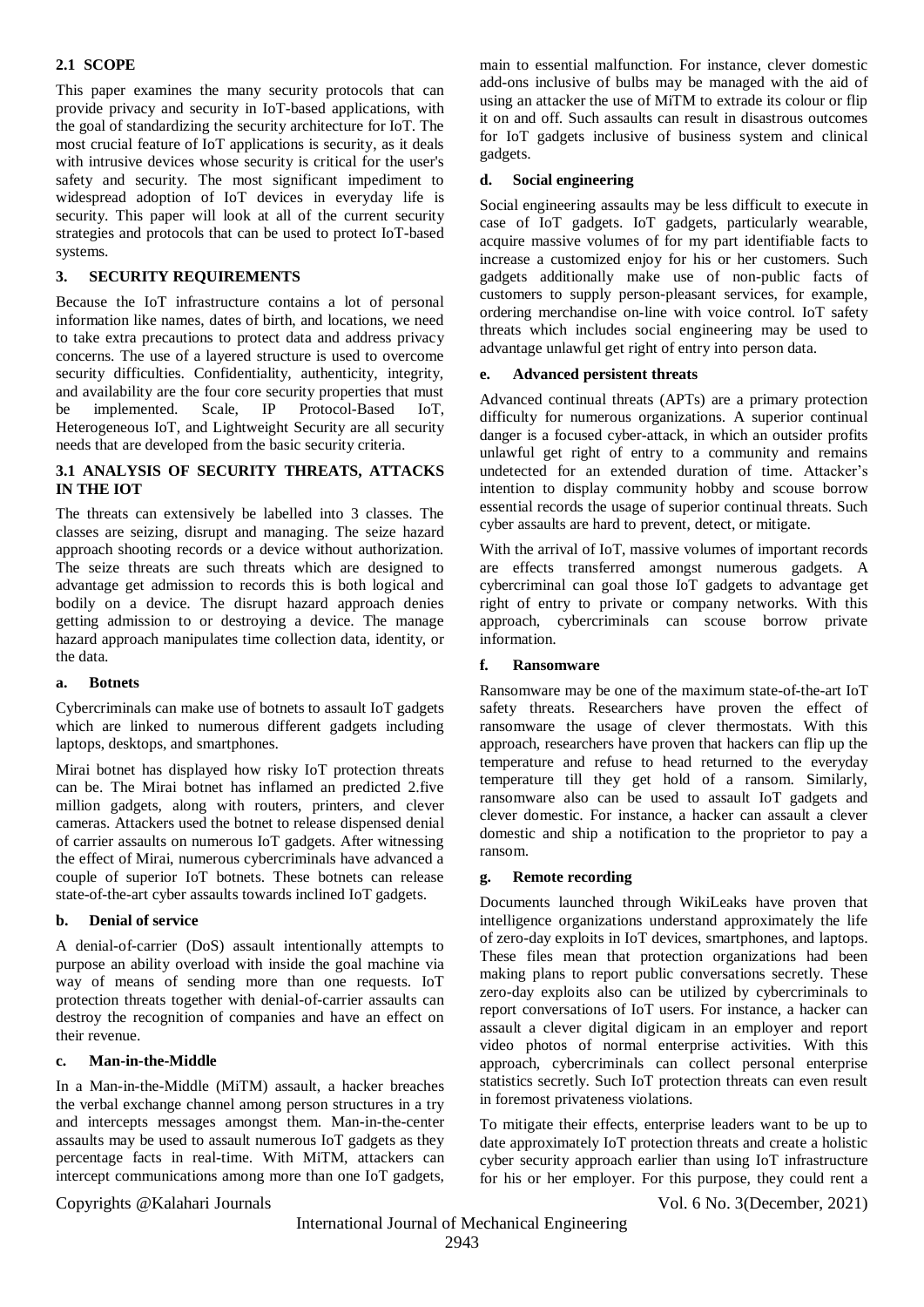devoted crew of cyber security experts who can cope with all protection concerns. Alternatively, if enterprise leaders desire to perform cyber security strategies independently, they could begin through making sure that everyone their personal facts is encrypted and their structures are often audited for protection purposes.

# **4. DISCUSSION**

# **4.1 LIMITATIONS AND CHALLENGES**

Although IoT gives many advantages in lots of regions and solves some issues in different sectors, it nevertheless faces a variety of various safety challenges and limitations.

### **Limitations**

Below given are the limitations for IoT.

Primarily based totally on IoT Communication Devices, Devices of the IoT are sources constrained, and therefore, conventional protection mechanisms aren't unique in clever things.

b. Totally based on WSN Objects within the IoT are managed via microcontroller, reminiscence area and frequently within the strength intake as in wireless sensor networks.

c. Remote reprogramming may additionally now no longer be feasible for the gadgets of IoT because of protocols and working structures, so it can now no longer be capable of acquire codes and a brand new library. Embedded software program constraint: Operating structures of IoT which can be embedded in IoT gadgets have thin.

d. One of the maximum outstanding functions and traits of IoT gadgets is the mobility feature; this is suggest those gadgets be a part of a near and proximal community without preceding configuration. Because of this nature of mobility, we want to expand scalable protection algorithms and mechanisms in IoT gadgets to be well matched with mobility.

# **Challenges**

Below given are the challenges for IoT

- a. Lower power sources and capacity
- b. Absence of expertise
- c. Privacy protection
- d. Cost vs. security trade-offs
- e. Data storage in IoT devices
- f. Varying security measures and requirements for IoT components
- g. Complicated expanded system
- h. Limited infrastructure resources

# **4.2 GAPS AND OPPORTUNITIES**

Today, there are 8.6 billion IoT connections. By 2026, that range will almost triple to 23.6 billion, in step with ABI Research marketplace data.

This exponential increase will bring in a brand new generation of connectivity and productiveness within the years ahead. However, it's going to additionally bring about new hazard vectors and vulnerabilities which have initiated worries round protection. Among them:

Copyrights @Kalahari Journals Vol. 6 No. 3(December, 2021)

a. Some gadgets are incapable of being secured because of restricted resources, processing capabilities, and computing power

b. Original Equipment Manufacturers (OEMs) and providers frequently pick to simply accept the risk, as opposed to remediate it for the duration of a Cost-Benefit Analysis (CBA), whilst many others pick now no longer to do a CBA at all

c. Functional safety-kind IoT gadgets prioritize availability and frequently can't concurrently make certain confidentiality

d. There is restricted IoT security solution inside the marketplace, due in big component to the fragmented nature of the IoT itself.

While those gaps pose a big assignment for groups and cease users, additionally they constitute a superb possibility or opportunity for players inside the IoT space, inclusive of IoT provider providers, providers, platform operators, and Information Technology (IT)/Operational Technology (OT) security organizations.

# **5. FUTURE PREDICTIONS**

The basic challenges of the IoT are speedy emerging. One of the important thing of IoT deployment is safety. Following are the important safety situations for IoT infrastructure and services:

a. With the chance of device inside the infrastructure developing exponentially, it's far a huge challenge to identify, authenticate and stable the gadgets.

b. A centralised safety version may be very tough and costly to scale, maintain and manage.

c. A centralised safety infrastructure will introduce a single factor of failure and may be an easy aim for DDoS attack.

Centralised infrastructure may be tough to enforce in business setup wherein the threshold nodes are great geographically

Blockchain era appears to be a possible opportunity because of the strengths. It may be used to create secured mesh network to be able to permit IoT devices to attach securely and reliably averting the threats of device spoofing and impersonation.

# **6. CONCLUSION**

In this paper we discussed about IoT, its infrastructure, difficulties, phases of IoT, security problems, scope, and security requirements. According to these data we analysed the different types of attack and some of the security problems like threats etc. Using these, we analysed the type of threats and its security issues and know the level of problem facing for IoT, Data is not very secured. Blockchain technology can be used to provide more security and reliability.

# **7. REFERENCES**

- 1. J. Gubbi, R. Buyya, S. Marusic, M. Palaniswami, Internet of things (Iot): a vision, architectural elements, and future directions, Future Gener. Comput. Syst. 29 (7) (2013) 1645–1660.
- 2. Roman, R., Najera, P., Lopez, J., 2011. Securing the internet of things. Computer 44 (9), 51\_58.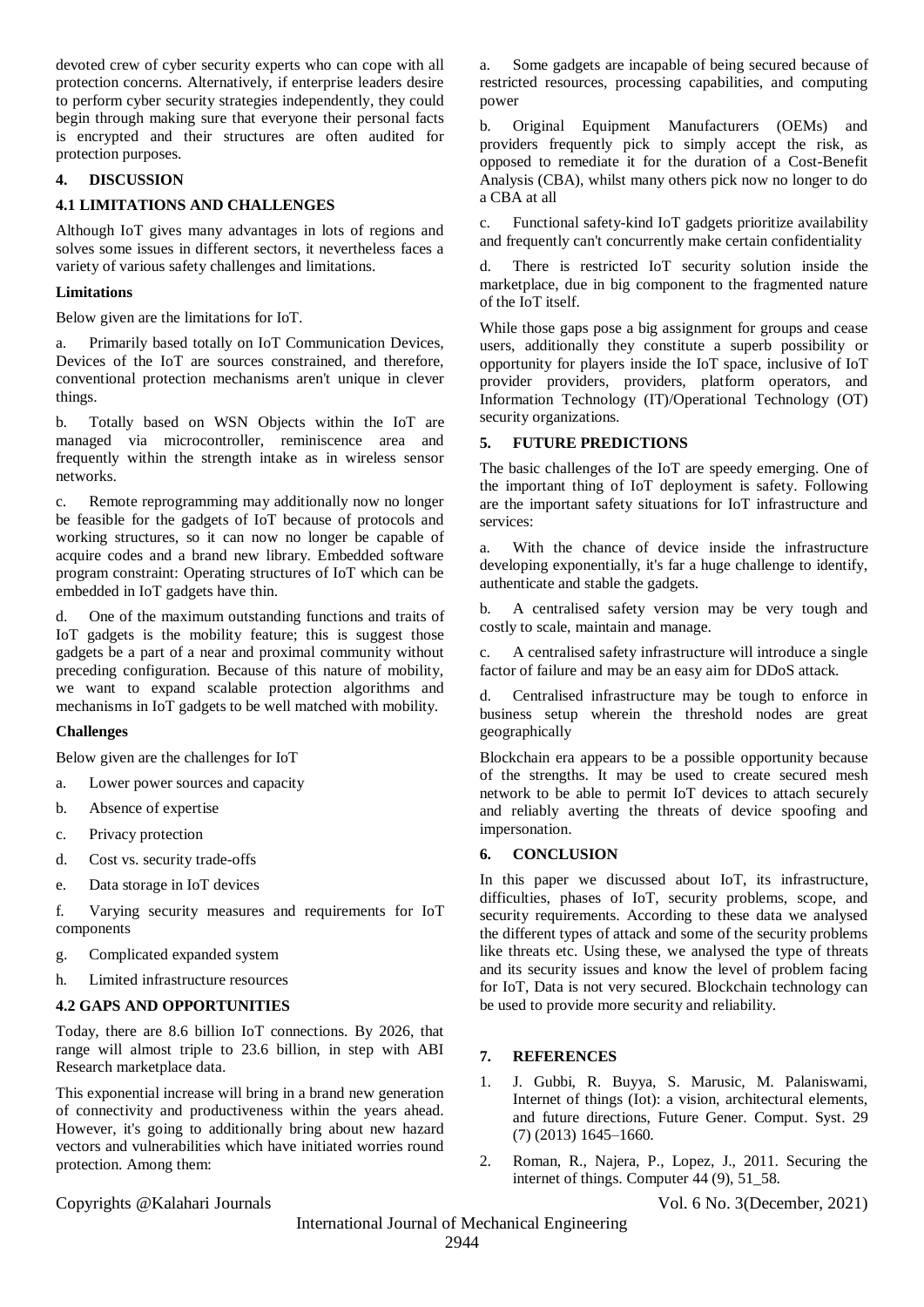- 3. Horrow, S., and Anjali, S. (2012). Identity Management Framework for Cloud Based Internet of Things. SecurIT '12 Proceedings of the First International Conference on Security of Internet of Things, 200– 203. 2012
- 4. Whitmore, A., Agarwal, A., and Da Xu, L. (2014). The Internet of Things: A survey of topics and trends. Information Systems Frontiers, 17(2), 261– 274.
- 5. Aazam, M., St-Hilaire, M., Lung, C.-H., and Lambadaris, I. (2016). PRE-Fog: IoT trace based probabilistic resource estimation at Fog. 2016 13th IEEE Annual Consumer Communications and Networking Conference (CCNC), 12– 17.
- 6. Jiang, H., Shen, F., Chen, S., Li, K. C., and Jeong, Y. S. (2015). A secure and scalable storage system for aggregate data in IoT. Future Generation Computer Systems, 49, 133– 141.
- 7. Li, S., Tryfonas, T., and Li, H. (2016). The Internet of Things: a security point of view. Internet Research, 26(2), 337– 359.
- A. Al-Fuqaha, M. Guizani, M. Mohammadi, M. Aledhari, and M. Ayyash. Internet of things: A survey on enabling technologies, protocols, and applications. IEEE Communications Surveys Tutorials, 17(4):2347–2376, Fourth quarter 2015.
- 8. Pongle, P., and Chavan, G. (2015). A survey: Attacks on RPL and 6LoWPAN in IoT. 2015 International Conference on Pervasive Computing: Advance Communication Technology and Application for Society, ICPC 2015, 0(c), 0–5.
- 9. Tsai, C.-W., Lai, C.-F., and Vasilakos, A. V. (2014). Future Internet of Things: open issues and challenges. Wireless Networks, 20(8), 2201–2217.
- 10. V. Karagiannis, P. Chatzimisios, F. Vazquez-Gallego, and J. Alonso-Zarate, "A survey on application layer protocols for the internet of things," Transaction on IoT and Cloud Computing, vol. 3, no. 1, pp. 11-17, 2015
- 11. D. Locke, "MQ telemetry transport (MQTT) v3. 1 protocol specification," IBM Developer Works Technical Library, 2010, [http://www.ibm.com/developerworks/webservices/librar](http://www.ibm.com/developerworks/webservices/library/ws-mqtt/index.html) [y/ws-mqtt/index.html](http://www.ibm.com/developerworks/webservices/library/ws-mqtt/index.html)
- 12. M. Singh, M. Rajan, V. Shivraj, and P. Balamuralidhar, "Secure MQTT for Internet of Things (IoT)," in Fifth International Conference on Communication Systems and Network Technologies (CSNT 2015), April 2015, pp. 746-751.
- 13. OASIS, "OASIS Advanced Message Queuing Protocol (AMQP) Version 1.0," 2012, http://docs.oasisopen.org/amqp/core/v1.0/os/amqp-core-complete-v1.0 os.pdf
- 14. ] T. Winter, et al, "RPL: IPv6 Routing Protocol for Low-Power and Lossy Networks," IETF RFC 6550, Mar. 2012, http://www.ietf.org/rfc/rfc6550.txt
- A. Aijaz and A. Aghvami, "Cognitive machine-to-machine communications for internet-of-things: A protocol stack perspective," IEEE Internet of Things Journal, vol. 2, no. 2, pp. 103-112, April 2015,
- 15. http://ieeexplore.ieee.org/xpl/articleDetails.jsp?tp=&arn umber=7006643
- 16. Z. Zhou, B. Yao, R. Xing, L. Shu, and S. Bu, "E-CARP: An energy efficient routing protocol for UWSNs in the internet of underwater things," IEEE Sensors Journal, vol. PP, no. 99, 2015, http://ieeexplore.ieee.org/xpl/articleDetails.jsp?arnumber =7113774
- 17. D. Dujovne, T. Watteyne, X. Vilajosana, and P. Thubert, "6TiSCH: Deterministic IP-enabled industrial internet (of things)," IEEE Communications Magazine, vol. 52, no. 12, pp. 36-41, December 2014, http://ieeexplore.ieee.org/xpl/articleDetails.jsp?arnumber =6979984
- 18. M. Hasan, E. Hossain, D. Niyato, "Random access for machine-to-machine communication in LTE-advanced networks: issues and approaches," in IEEE Communications Magazine, vol. 51, no. 6, pp. 86-93, June  $2013$ , [http://ieeexplore.ieee.org/xpl/articleDetails.jsp?reload=tr](http://ieeexplore.ieee.org/xpl/articleDetails.jsp?reload=true&arnumber=6525600) [ue&arnumber=6525600](http://ieeexplore.ieee.org/xpl/articleDetails.jsp?reload=true&arnumber=6525600)
- 19. Z-Wave, "Z-Wave Protocol Overview," v. 4, May 2007, https:// wiki.ase.tut.fi/courseWiki/imges/9/94/SDS10243\_2\_Z\_ Wave\_Protocol\_Overview.pdf
- 20. ZigBee Standards Organization, "ZigBee Specification," Document 053474r17, Jan 2008, 604 pp., [http://home.deib.polimi.it/cesana/teaching/IoT/papers/Zi](http://home.deib.polimi.it/cesana/teaching/IoT/papers/ZigBee/ZigBeeSpec.pdf) [gBee/ZigBeeSpec.pdf](http://home.deib.polimi.it/cesana/teaching/IoT/papers/ZigBee/ZigBeeSpec.pdf)
- 21. O. Cetinkaya and O. Akan, "A dash7-based power metering system," in 12th Annual IEEE Consumer Communications and Networking Conference (CCNC), Jan 2015, pp. 406-411, [http://ieeexplore.ieee.org/xpl/articleDetails.jsp?reload=tr](http://ieeexplore.ieee.org/xpl/articleDetails.jsp?reload=true&arnumber=7158010) [ue&arnumber=7158010](http://ieeexplore.ieee.org/xpl/articleDetails.jsp?reload=true&arnumber=7158010)
- 22. Zhang, Zhi-Kai, et al. "IoT security: ongoing challenges and research opportunities" Service-Oriented Computing and Applications (SOCA), 2014 IEEE 7th International Conference on. IEEE, 2014.
- 23. D. Migault, D. Palomares, E. Herbert, W. You, G. Ganne, G. Arfaoui, and M. Laurent, "E2E: An Optimized IPsec Architecture for Secure And Fast Offload," in Seventh International Conference on Availability, Reliability and Security E2E:, 2012.
- 24. Abomhara, Mohamed, and Geir M. Køien. "Security and privacy in the Internet of Things: Current status and open issues." Privacy and Security in Mobile Systems (PRISMS), 2014 International Conference on. IEEE, 2014.
- 25. B. L. Suto, "Analyzing the Accuracy and Time Costs of Web Application Security Scanners," San Fr., no. October 2007, 2010.
- 26. S. Alam, S. T. Siddiqui, F. Masoodi, M. Shuaib, "Threats to Information Security on Cloud: Implementing Blockchain", 3rd international conference on SMART computing and Informatics (SCI), 21-22 December 2018, Odisha. Springer. (2018).

Copyrights @Kalahari Journals Vol. 6 No. 3(December, 2021)